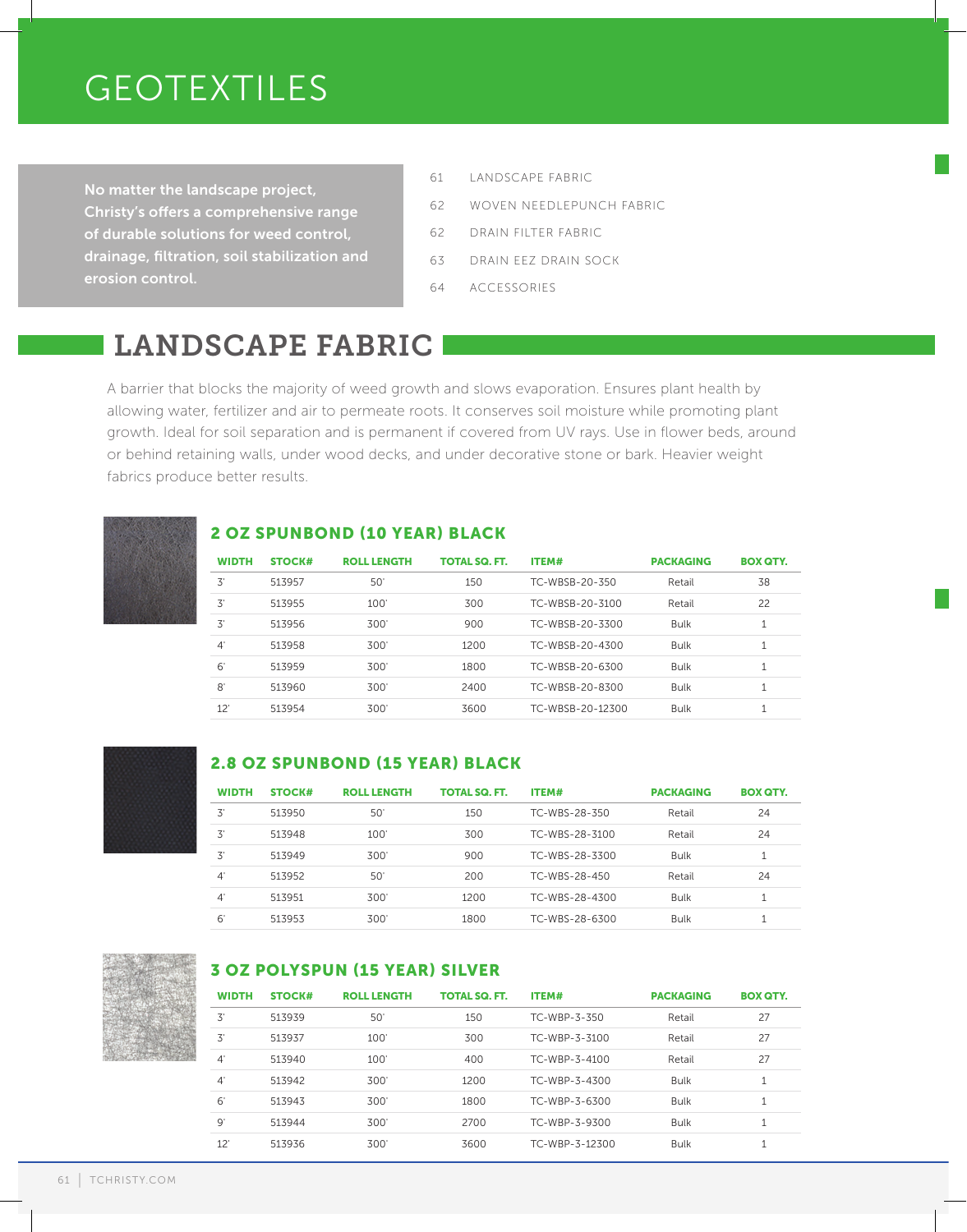### WOVEN NEEDLEPUNCH FABRIC

Professional grade fabric that creates a stable subsoil with less ground movement. Disallows the mixing of soil with aggregate or sand base. Minimizes the effects of rutting/ low spots and ground heave on patios and driveways. Ideal on landscaped slopes to reduce runoff and keep decorative material in place. Also for use under mortar, pavers, crushed rock or mulch. Planting lines every 12".

|              |        |                    |                      | <b>4.1 OZ WOVEN NEEDLEPUNCH (20 YEAR) BLACK</b> |                  |                 |
|--------------|--------|--------------------|----------------------|-------------------------------------------------|------------------|-----------------|
| <b>WIDTH</b> | STOCK# | <b>ROLL LENGTH</b> | <b>TOTAL SQ. FT.</b> | ITEM#                                           | <b>PACKAGING</b> | <b>BOX QTY.</b> |
|              | 513930 | 50'                | 150                  | TC-WBN-41-350                                   | Bulk             |                 |
| 3'           | 513929 | 100'               | 300                  | TC-WBN-41-3100                                  | Bulk             |                 |
| 4            | 513931 | 250'               | 1000                 | TC-WBN-41-4250                                  | Bulk             |                 |

### 4.8 OZ WOVEN NEEDLEPUNCH (LIFETIME) BLACK

| <b>WIDTH</b> | <b>STOCK#</b> | <b>ROLL LENGTH</b> | <b>TOTAL SQ. FT.</b> | ITEM#           | <b>PACKAGING</b> | <b>BOX QTY.</b> |
|--------------|---------------|--------------------|----------------------|-----------------|------------------|-----------------|
|              | 513934        | 250'               | 1000                 | TC-WBN-48-4250  | <b>Bulk</b>      |                 |
| 12'          | 513932        | 250'               | 3000                 | TC-WBN-48-12250 | Bulk             |                 |

# DRAIN FILTER FABRIC

Professional grade fabric for dewatering and runoff protection. Use around perforated pipe to keep out debris and maintain water flow. Protect septic drainage systems from silt and native backfill. Creates stable subsoil with less ground movement. Can be used behind retaining walls and under mortar, pavers, crushed rock or mulch paths to increase longevitity. Prevents the mixing of soil with aggregate or sand base. Minimizes the effects of rutting, low spots and ground heave on patios and driveways. Ideal on landscaped slopes to reduce runoff and keep decorative material in place. Inert to common soil chemicals. Won't fray or unravel and is easy to install with Christy's staples to secure fabric.

| - - |  |  |
|-----|--|--|
|     |  |  |
|     |  |  |
|     |  |  |
|     |  |  |
|     |  |  |

### 3.1 OZ NON-WOVEN

| <b>WIDTH</b> | <b>STOCK#</b> | <b>ROLL LENGTH</b> | <b>TOTAL SQ. FT.</b> | ITEM#         | <b>PACKAGING</b> | <b>BOX QTY.</b> |
|--------------|---------------|--------------------|----------------------|---------------|------------------|-----------------|
| 3'           | 513807        | 50                 | 150                  | TC-DF3650-3A  | <b>Bulk</b>      | J.              |
| 3'           | 513803        | 100'               | 300                  | TC-DF36100-3A | <b>Bulk</b>      | 1               |
| $4^{\circ}$  | 513809        | 100                | 400                  | TC-DF48100-3A | <b>Bulk</b>      | -1<br>ᅩ         |
| $4^{\circ}$  | 513811        | 360'               | 1440                 | TC-DF48360-3A | <b>Bulk</b>      |                 |
| 5'           | 513815        | 100'               | 500                  | TC-DF60100-3A | <b>Bulk</b>      | 1               |
| 5'           | 513817        | 360'               | 1800                 | TC-DF60360-3  | <b>Bulk</b>      |                 |
| 6            | 513822        | 360                | 2160                 | TC-DF72360-3  | <b>Bulk</b>      |                 |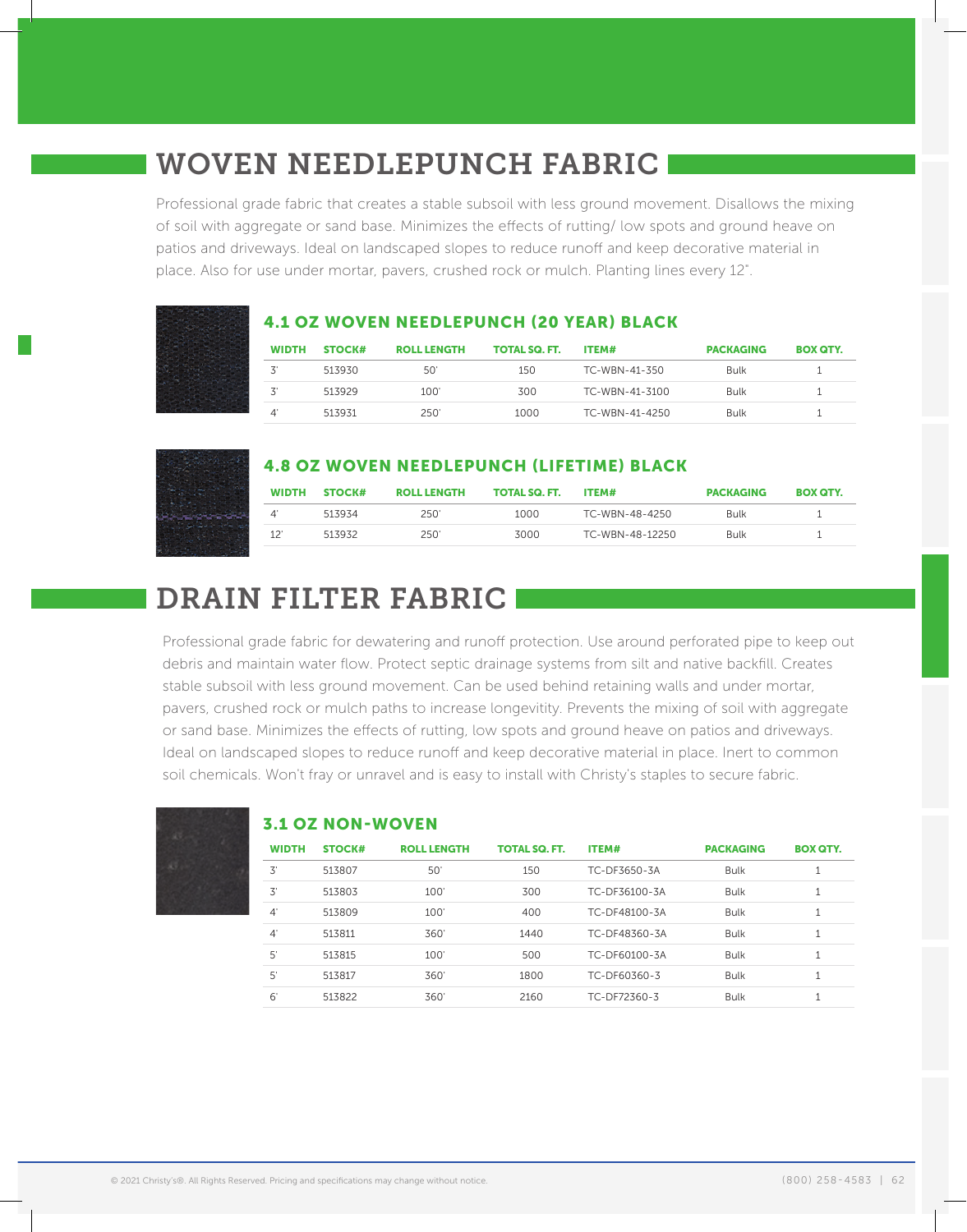# GEOTEXTILES



#### 4 OZ NON-WOVEN

| <b>WIDTH</b> | <b>STOCK#</b> | <b>ROLL LENGTH</b> | <b>TOTAL SQ. FT.</b> | <b>ITEM#</b>  | <b>PACKAGING</b> | <b>BOX QTY.</b> |
|--------------|---------------|--------------------|----------------------|---------------|------------------|-----------------|
| 3'           | 513808        | 50'                | 150                  | TC-DF3650-4A  | <b>Bulk</b>      | 1               |
| 3'           | 513804        | 100'               | 300                  | TC-DF36100-4A | <b>Bulk</b>      | $\mathbf{1}$    |
| 3'           | 513806        | 360'               | 1080                 | TC-DF36360-4A | <b>Bulk</b>      | 1               |
| $4^{\circ}$  | 513814        | 50'                | 200                  | TC-DF4850-4A  | <b>Bulk</b>      | 1               |
| $4^{\circ}$  | 513810        | 100'               | 400                  | TC-DF48100-4A | <b>Bulk</b>      | $\mathbf{1}$    |
| $4^{\circ}$  | 513812        | 360'               | 1440                 | TC-DF48360-4A | <b>Bulk</b>      | 1               |
| $5^{\circ}$  | 513818        | 360'               | 1800                 | TC-DF60360-4  | <b>Bulk</b>      | 1               |
| 6'           | 513820        | 100'               | 600                  | TC-DF72100-4A | <b>Bulk</b>      | $\mathbf 1$     |
| 6'           | 513823        | 360'               | 2160                 | TC-DF72360-4  | <b>Bulk</b>      | 1               |
| 7.5'         | 513827        | 50'                | 375                  | TC-DF9050-4A  | <b>Bulk</b>      | $\mathbf{1}$    |
| 7.5'         | 513826        | 360'               | 2700                 | TC-DF90360-4  | <b>Bulk</b>      | $\mathbf{1}$    |
| 12.5'        | 513797        | 360'               | 4500                 | TC-DF150360-4 | <b>Bulk</b>      | 1               |
| 15'          | 513802        | 360'               | 5400                 | TC-DF180360-4 | <b>Bulk</b>      | 1               |

### 7 OZ NON-WOVEN

| <b>WIDTH</b> | STOCK# | <b>ROLL LENGTH</b> | <b>TOTAL SQ. FT.</b> | ITEM#         | <b>PACKAGING</b> | <b>BOX QTY.</b> |
|--------------|--------|--------------------|----------------------|---------------|------------------|-----------------|
| μ            | 513821 | 300'               | 1800                 | TC-DF72300-7  | <b>Bulk</b>      |                 |
| 15           | 513799 | 300'               | 4500                 | TC-DF180300-7 | <b>Bulk</b>      |                 |

| <b>8 OZ NON-WOVEN</b> |  |  |  |
|-----------------------|--|--|--|
|                       |  |  |  |
|                       |  |  |  |

|     | WIDTH STOCK# | <b>ROLL LENGTH</b> | <b>TOTAL SQ. FT.</b> | ITEM#         | <b>PACKAGING</b> | <b>BOX QTY.</b> |
|-----|--------------|--------------------|----------------------|---------------|------------------|-----------------|
| 15' | 513800       | 300'               | 4500                 | TC-DF180300-8 | <b>Bulk</b>      |                 |

# DRAIN EEZ DRAIN SOCK



### DRAIN EEZ® DRAIN SOCK

Slips over perforated drain pipe to protect from infiltration of silt and native backfill soil. Keeps out debris to maintain water flow. Easy to use and install. Inert to common soil chemicals. ASTM D2729/ ASTM D3034/ ASTM D1785/ ASTM F405/ ASTM F810/ AASHTO-M252

| <b>WIDTH</b> | <b>STOCK#</b> | <b>ROLL LENGTH</b> | <b>PIPE DIAMETER</b> | ITEM#             | <b>PACKAGING</b> | <b>BOX QTY.</b> |
|--------------|---------------|--------------------|----------------------|-------------------|------------------|-----------------|
| 3"           | 513790        | $10^{\circ}$       | 3"                   | TC-DE310A         | Bulk             |                 |
| 3"           | 513789        | 100'               | 3"                   | <b>TC-DE3100A</b> | <b>Bulk</b>      |                 |
| 4"           | 513792        | 10'                | 4"                   | TC-DE410A         | <b>Bulk</b>      |                 |
| 4"           | 513791        | 100'               | 4"                   | <b>TC-DE4100A</b> | <b>Bulk</b>      |                 |
| 6"           | 513793        | 100'               | -6"                  | <b>TC-DE6100A</b> | <b>Bulk</b>      |                 |